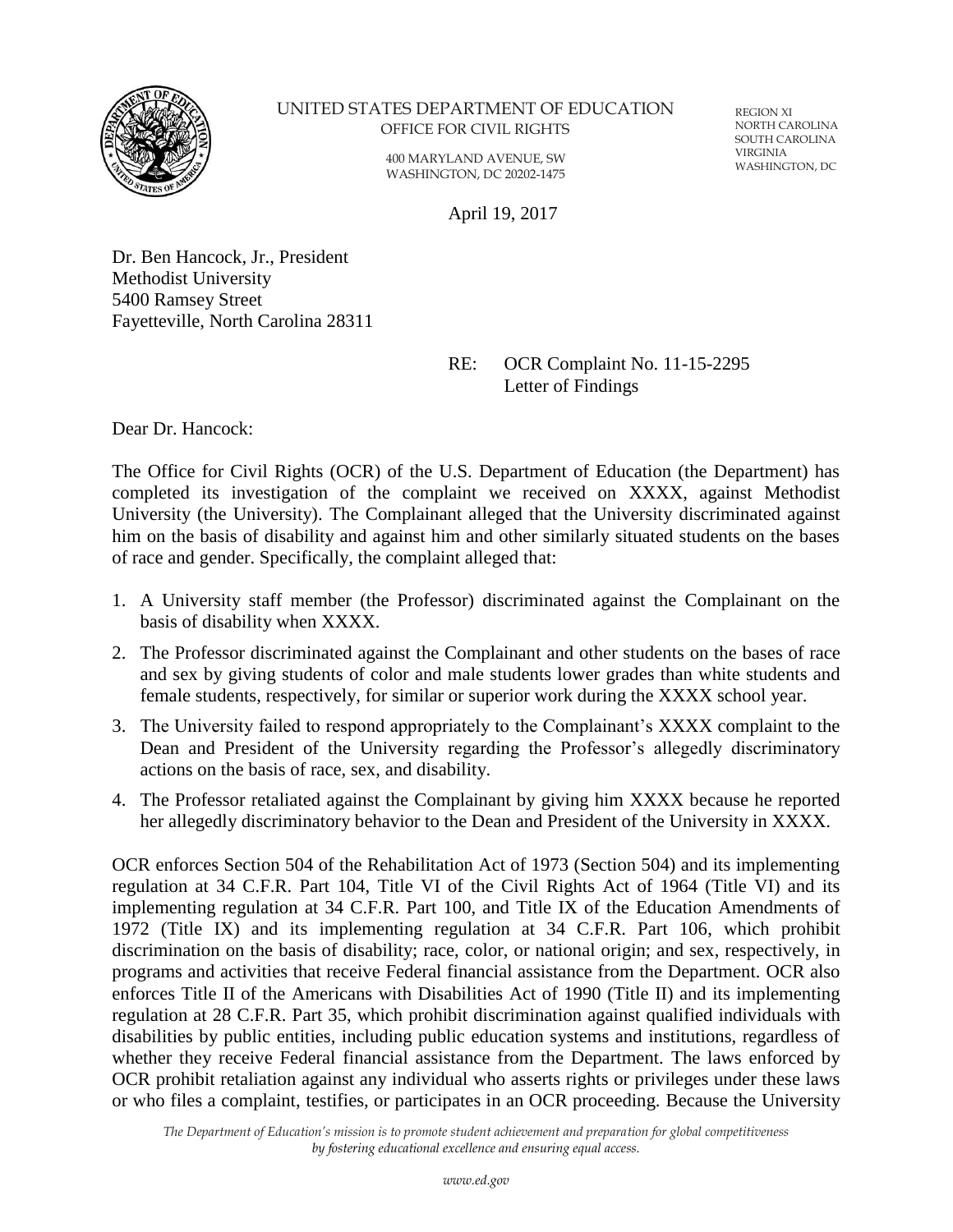receives Federal financial assistance from the Department, OCR has jurisdiction over it pursuant to Section 504, Title II, Title VI, and Title IX.

In reaching a determination, OCR reviewed documents provided by the Complainant and the University; interviewed the Complainant, University faculty/staff, and other students; and listened to an audio recording of a conversation between the Complainant and the Professor. Before OCR completed its investigation into allegations 2, 3, and 4, the University expressed a willingness to resolve the allegations by taking the steps set out in the enclosed Resolution Agreement. OCR found insufficient evidence to support allegation 1. The following is a discussion of the relevant legal standards and information obtained by OCR during the investigation that informed the development of the Resolution Agreement, as well as OCR's findings and conclusions regarding allegation 1.

# **Allegation 1**

The Complainant alleged that a Professor discriminated against him on the basis of disability when XXXX.

# *Legal Standard*

The Section 504 regulation, at 34 C.F.R. § 104.43(a), provides that a qualified person with a disability may not be excluded from participation in, denied the benefits of, or otherwise subjected to discrimination in any postsecondary aids, benefits, or services on the basis of disability. The regulation at  $\S$  104.44(a) requires a university to modify its academic requirements as necessary to ensure that such requirements do not discriminate or have the effect of discriminating on the basis of disability against a qualified student with a disability.

Universities may establish reasonable requirements and procedures for students to provide documentation of their disability and request academic adjustments and auxiliary aids and services. Students are responsible for obtaining disability documentation and for knowing and following the procedures established by the university. Once the student has provided adequate notice and documentation of his disability and the need for modifications due to the disability, the university must provide the student with appropriate academic adjustments and auxiliary aids and services that are necessary to afford the student an equal opportunity to participate in a school's program. However, the university is not required to make adjustments or provide aids or services that would result in a fundamental alteration of the university's program or impose an undue burden.

In determining what modifications are appropriate for a student with a disability, the university should familiarize itself with the student's disability and documentation, explore potential modifications, and exercise professional judgment. The question of whether a university has to make modifications to its academic requirements or provide auxiliary aids is determined on a case-by-case basis. OCR generally does not substitute its judgment for that of qualified educators and professionals regarding modifications. Instead, OCR reviews relevant factual evidence to determine whether a university acted in a reasonable manner and whether it took appropriate steps consistent with Section 504 in making decisions regarding a student's eligibility for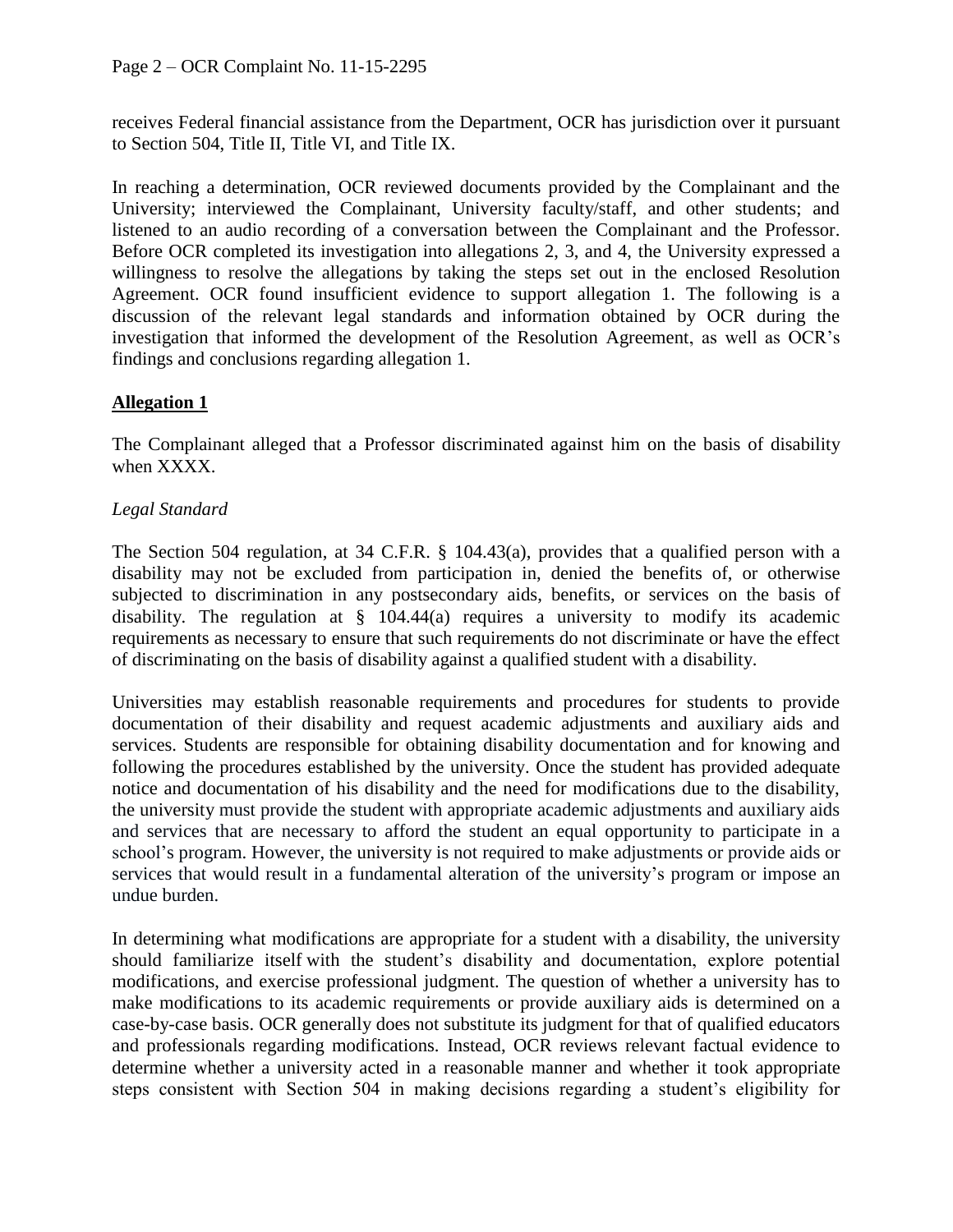academic adjustments. Section 504 envisions a meaningful and informed process with respect to the provision of modifications, e.g., through an interactive and collaborative process between the university and the student. If a university denies a request for a modification, it should clearly communicate the reasons for its decision to the student so that the student has a reasonable opportunity to respond and provide additional documentation that would address the university's objections.<sup>1</sup>

# *Analysis*

The Complainant, a student at the University, registered with the University as a student with a disability for the XXXX school year. The University provided the following accommodations: XXXX. The Professor signed the Disability Accommodations Certification on XXXX. The Student's accommodations did not include extended time on term papers or other similar writing assignments.

The website for the University's Accessibility and Disability Services provided that:

If an assignment is on the syllabus at the beginning of the term, and explained thoroughly at that time, professors may consider this ample time for all students to complete an assignment. Time management is the responsibility of the student. In the case of an unforeseen event the student or Director for Accessibility Resources/Disability Services may request a small limited extension. In any case extension of time will not be more than a few days or one week as decided by the instructor.<sup>2</sup>

The Complainant was enrolled in the Professor's XXXX course. XXXX 4 SENTENCES REDACTED XXXX.

# XXXX 2 PARAGRAPHS REDACTED XXXX

As neither the Complainant nor the University provided corroborating evidence regarding the alleged request for additional time, there is insufficient evidence to find that the Complainant requested extra time, and therefore insufficient evidence to conclude that the Professor discriminated against the Complainant on the basis of disability.

OCR would like to note that even if we assume that the Professor denied a request by the Complainant XXXX. XXXX 3 SENTENCES REDACTED XXXX. This response did not violate the University's stated policy for requests for extensions. There is no evidence or allegation that the Complainant was not provided agreed-upon academic adjustments or that the Professor did not follow University policy.

 $\overline{a}$ 

<sup>&</sup>lt;sup>1</sup> The University and the Complainant may refer to academic adjustments and auxiliary aids as "accommodations." The Section 504 regulation addressing post-secondary education refers to "academic adjustments and auxiliary aids." When the term "accommodations" is used in this document, it refers to academic adjustments and auxiliary aids as those terms are used in 34 C.F.R. § 104.44.

 $2$  http://www.methodist.edu/accommodations.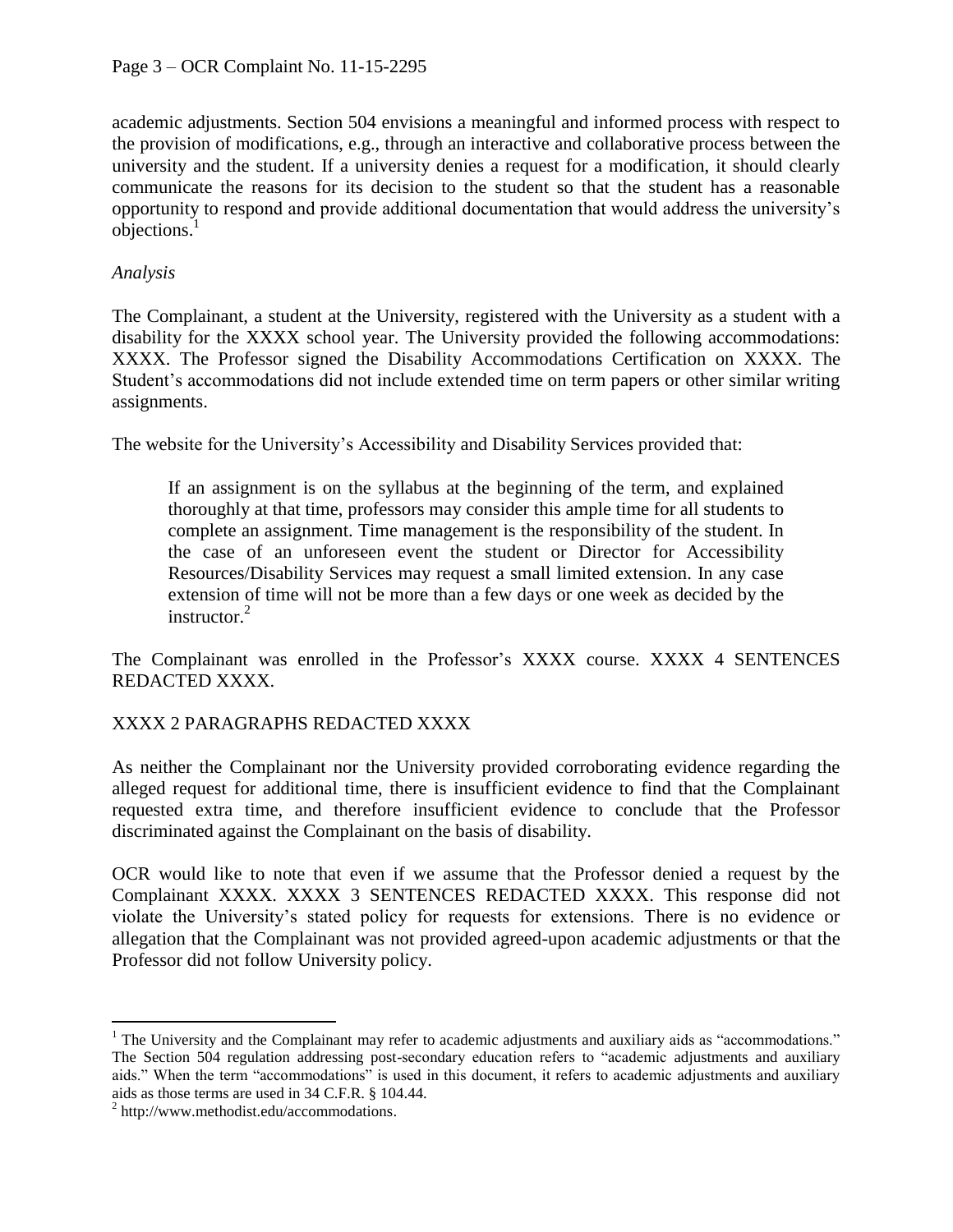# **Allegation 2**

The Complainant alleged that the Professor discriminated against him and other students on the bases of race and sex by giving students of color and male students lower grades than white students and female students, respectively, for similar or superior work during the XXXX school year. The Complainant specifically provided that he and other students of color were discriminated against on the basis of race in the grading of the term paper for the Professor's XXXX class. XXXX 2 SENTENCES REDACTED XXXX.

## *Legal Standard*

The Title VI regulation, at 34 C.F.R. § 100.3(a), provides that no person shall be excluded from participation in, denied the benefits of, or otherwise subjected to discrimination under the University's programs or activities on the basis of race, color, or national origin. The Title IX regulation, at 34 C.F.R. § 106.31(a), provides that no person shall be excluded from participation in, denied the benefits of, or otherwise subjected to discrimination under the University's education programs or activities on the basis of sex. When investigating an allegation of different treatment, OCR first determines whether there is sufficient evidence to establish an initial, or prima facie, case of discrimination. Specifically, OCR determines whether the University treated the Complainant less favorably than similarly situated individuals of a different race or sex. If so, OCR then determines whether the University had a legitimate, nondiscriminatory reason for the different treatment. Finally, OCR determines whether the reason given by the University is a pretext, or excuse, for unlawful discrimination.

### *Analysis*

For its analysis, OCR looked at the Complainant's XXXX grade in comparison to the student he identified as being treated more favorably. OCR also looked at the Complainant's XXXX grade in comparison to all the other students in the class who do not identify as black. In addition, OCR looked at the performance of black students across all of the classes that the Professor taught during the XXXX school years.

### Race

• Comparison of the Complainant to other identified student

The Complainant was treated less favorably than the other student he describes in his complaint. He received a XXXX on his term paper in XXXX, while the other student, who is white, received an XXXX.

The Professor presented a legitimate, non-discriminatory reason for the difference in grades. She followed a rubric to grade all the papers for the course, including the papers for the Complainant and the other student in question. According to the Professor's completion of the grading rubric, the Complainant's paper earned fewer points than the other student's paper. The Professor explained to the Complainant during the conversation on XXXX, that the other student received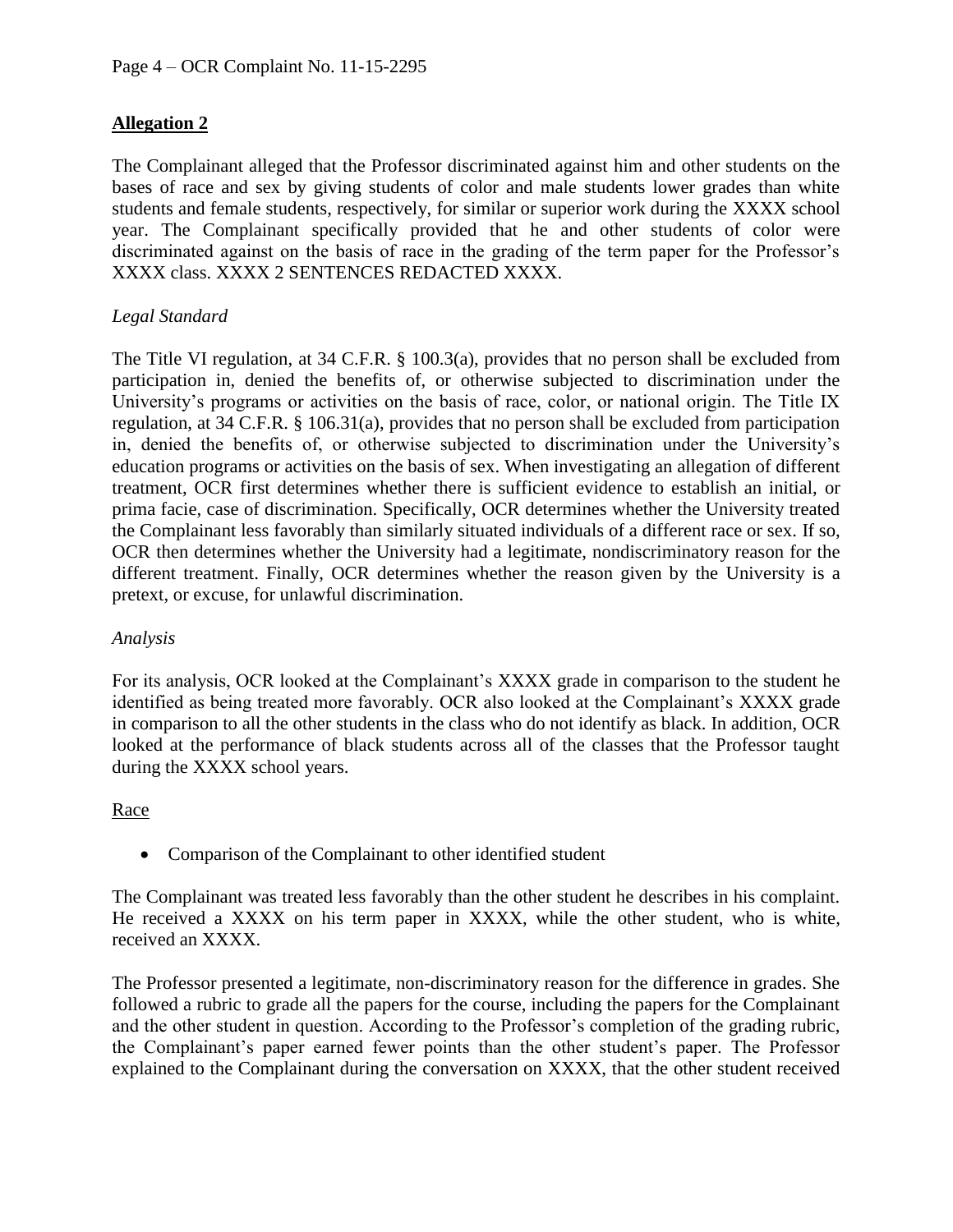a higher grade because she communicated her points more clearly. This contention was reflected in the grading rubric completed for both students.

# XXXX 2 PARAGRAPHS REDACTED XXXX.

OCR also found insufficient evidence to conclude that the proffered reason was pretext for unlawful discrimination. In grading XXXX, the Professor followed the same rubric for all students. She did not refer to or allude to race or racial stereotypes in any of her comments on either XXXX or in her conversation with the Complainant regarding XXXX on XXXX. OCR did not see any evidence of discriminatory actions or intent in the Professor's subsequent emails with University administrators regarding the Complainant's allegations of discrimination. In an interview with OCR, the Professor stated that she graded all students according to the rubric, which was made available to all students in advance of the due date of XXXX. During the interview, OCR saw no evidence of discriminatory actions or intent in the grading of the Complainant's XXXX. OCR therefore concludes that there is insufficient evidence to find that the Complainant was discriminated against on the basis of race when compared with the white student who received an XXXX.

• Comparison of the Complainant to all other students

OCR would like to note that the Complainant's grades were not included in any of the averages in this section, as he did not identify his race in the data provided by the University to OCR.

OCR reviewed the final term paper grades for each student in the XXXX class. These grades included any points students earned through a re-write process offered to all students. The Complainant's final grade was an 83. The average grade for black students in the class, 80%, was higher than the average grade for all students identifying as other races, 78%.

OCR finds insufficient evidence to conclude that Complainant was treated differently than similarly-situated students in term paper grading. XXXX 2 SENTENCES REDACTED XXXX. There is also insufficient evidence to conclude that black students as a group received lower grades on their term paper than the other students in the class. As explained in the previous section regarding the Complainant's term paper, OCR found no evidence of racial bias toward the Complainant within the Professor's communications with University administrators or in her interview with OCR. OCR therefore finds insufficient evidence to conclude that the Professor discriminated against the Complainant on the basis of race.

• Overall Race Discrimination

To investigate the claim that the Professor discriminated against black students on the basis of race by giving black students lower grades, OCR reviewed the final grades in all of the Professor's courses for the XXXX and XXXX school years. When averaged across all of her courses, black students received between a B minus and B, while students who identified as another race received between a B and a B plus. The difference was statistically significant.<sup>3</sup>

 $\overline{a}$  $3$  Statistical significance is the likelihood that a relationship between two or more variables is caused by something other than random chance. To determine whether a result is statistically significant, a researcher calculates a p-value,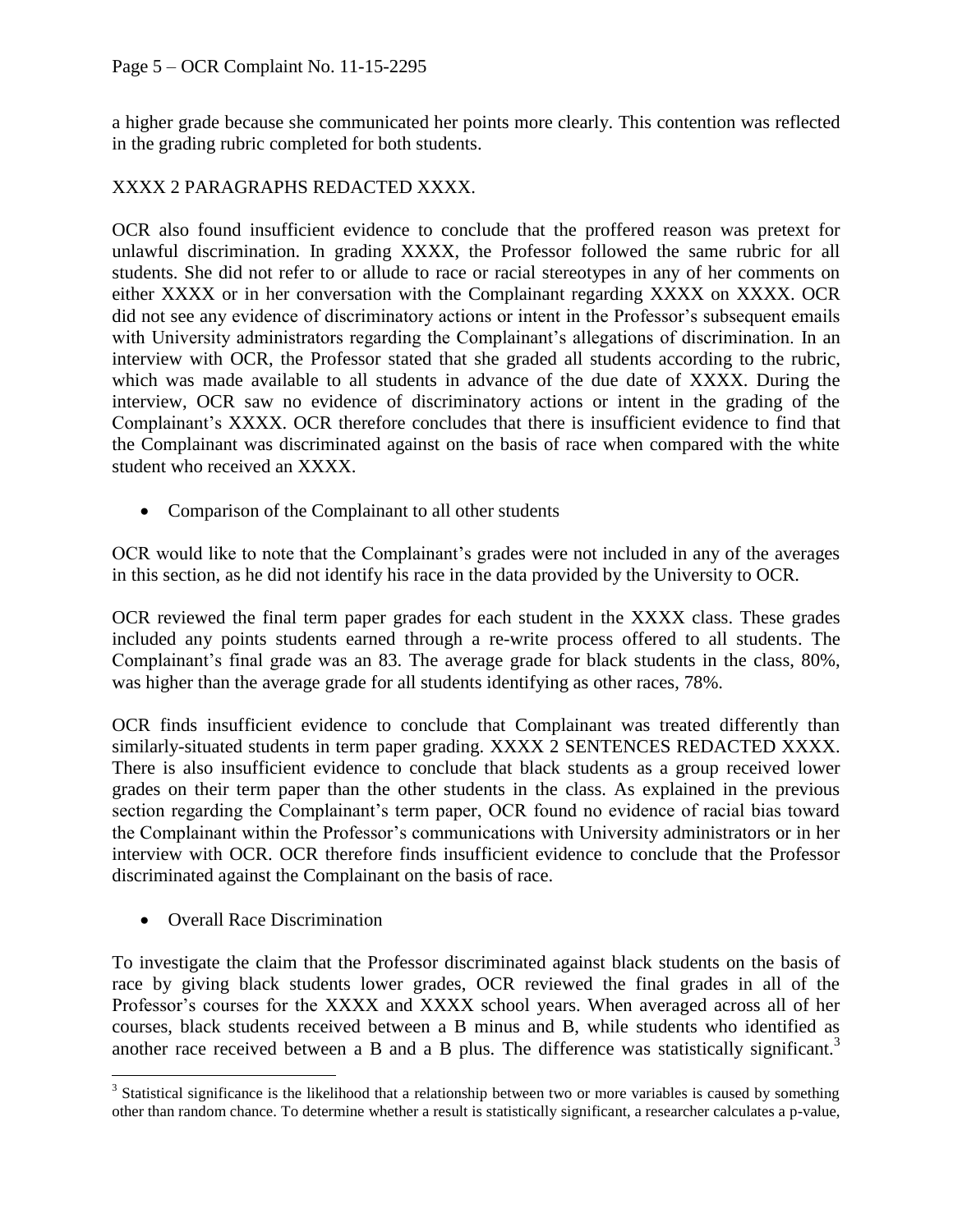$\overline{a}$ 

OCR finds that the black students were treated less favorably than students who identified as another race.

In an interview with OCR, the Professor provided a legitimate, non-discriminatory reason for a difference in class performance between black students and other students. She stated that she noted a difference in attendance rates "in some instances" between black students and other students. She noted that when she followed up with individual students, the attendance issues were usually due to commitments the students had to athletics. The Professor did not know if these specific attendance issues were correlated with lower grades, but she did note a general correlation between poor attendance and poor performance. She explained that class participation grades can be affected by poor attendance. This is a legitimate non-discriminatory reason for black students to receive lower grades than students who do not identify as black.

To determine whether this reason was pretext for unlawful discrimination, OCR closely examined the Professor's grading practices.

First, OCR looked at attendance data for the Professor's courses to see if black students were absent more than students who did not identify as black, and to see if attendance was correlated with grades. The Professor only kept track of attendance for one of her courses, XXXX. Analyzing three of the last four XXXX courses together, black students were absent less frequently, on average, than students who did not identify as black, although the difference was small and not statistically significant. The number of absences a student had was moderately negatively correlated with grades, so that students with more absences had lower grades.

OCR then reviewed the Professor's grades to look more closely at the correlation between student race and student grades. OCR attempted to compare students' grades on multiple choice exams against their grades on written assignments and participation, which require more discretion in grading. However, only one of the Professor's courses, the XXXX, had exams. In this course, black students outperformed students who did not identify as black on both the exams and the paper, although the difference was not statistically significant. Black students received lower participation scores on average the other students, but this difference was also not statistically significant. The final grade averages were the same for black students and other students.

OCR also looked at the Professor's grades in her courses taught in person versus her online courses. In online courses, it would be more difficult for the Professor to identify students by race, and thus a difference in grading in in-person courses only could indicate different treatment based on perceived race. In the Professor's online courses, black students and other students performed about equally well in their final grades, both receiving final grades between a B minus and a B. Students not identifying as black outperformed black students on major papers by about a third of a letter grade, but the difference was not statistically significant. In contrast, there was a statistically significant difference between the performance of black students and other students

which is the probability of observing an effect given that there is no relationship between two variables (i.e., race and grades). The researcher decides upon a threshold to use for the p-value. Here, OCR set the threshold at 0.05, or 5%, meaning that if the p-value is less than 0.05, the result will be statistically significant. This means that there is less than a 5% chance that the relationship between the two variables is random chance.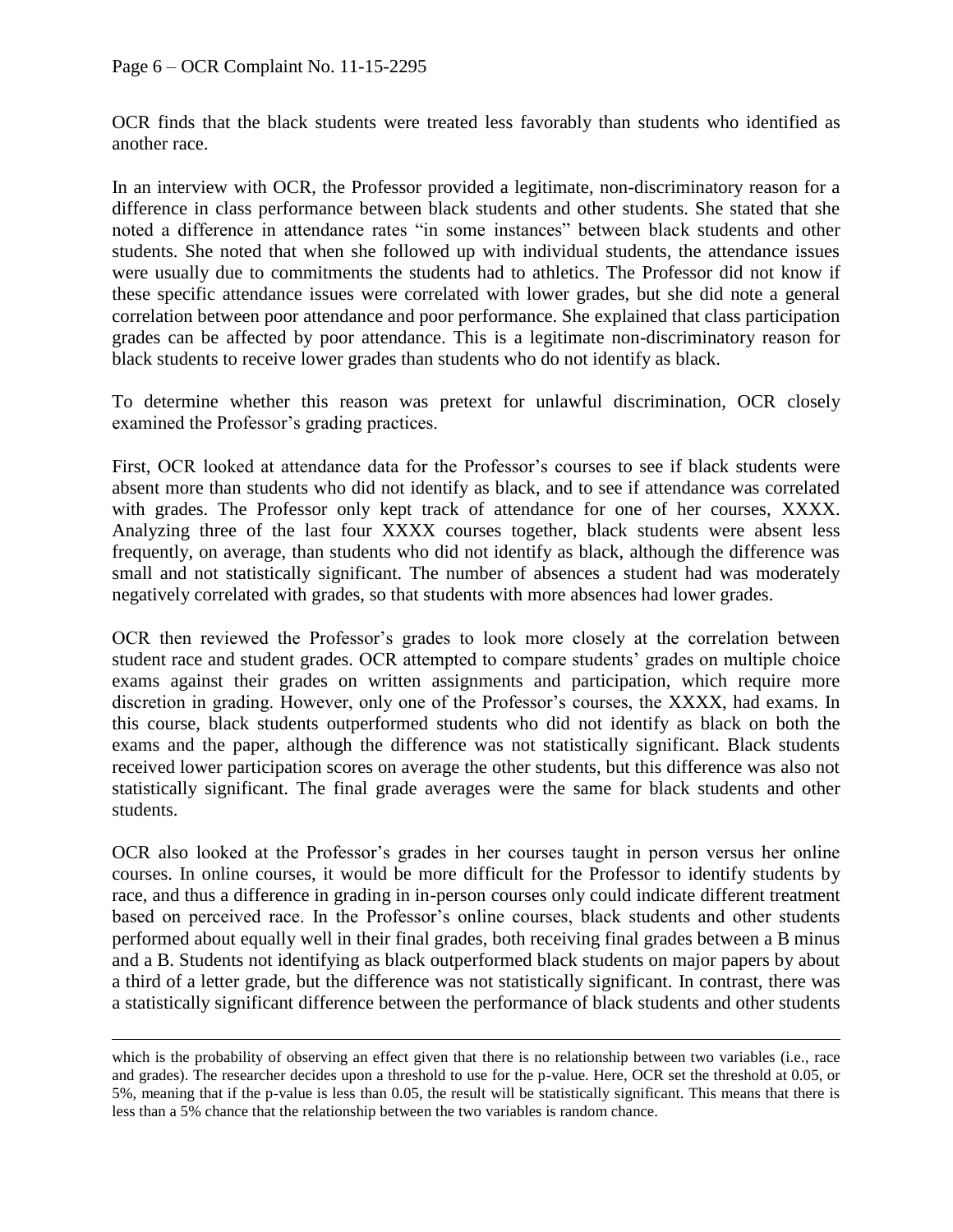in the Professor's in-person courses, with black students receiving final grades between a B minus and B and other students averaging between a B and B plus. Much of this difference came from major paper grades, where black students on average received between a C and C plus, while other students received between a B minus and a B. Other students also received higher participation grades than black students, but this difference was not statistically significant.

Based on this review of the Professor's grades, OCR has a concern that the Professor's proffered legitimate non-discriminatory reason for different treatment, namely that black students were absent more frequently than student who do not identify as black, was pretext for unlawful discrimination. Black students were not in fact absent more than students who were not black in the course in which the Professor maintained attendance records, and the disparities in grades between black students and non-black students did not exist in online classes in which the Professor would not be as aware of the students' race. OCR therefore has a concern that the black students were discriminated against on the basis of race when they received lower grades than students who did not identify as black. Before finishing its investigation, the University requested to voluntarily resolve this allegation under Section 302 of the *Case Processing Manual* (CPM).

# Sex

The Complainant alleged that the Professor discriminated against him and other male students on the basis of sex as reflected in their final grades in her XXXX courses. He alleged that she would find ways to take points away from male students. He added that she would not let men talk in class or would talk over them.

• Comparison of the Complainant to all other students

OCR reviewed the final grades for the XXXX class by sex. The male students performed better than the female students. The average grade for male students was between a B plus and A minus, while the average grade for female students was between a B and B plus. Of the four students who received an A in the class, two were female, and two male. Two students received A minuses, both male. The lowest grade given was a B minus, and three of the four B minuses were received by female students. The Complainant's final grade of a B plus, taking into account the result of his grade appeal, fell above the average grade for female students in the class. OCR finds insufficient evidence to conclude that the Professor gave male students, including the Complainant, lower grades than female students in that course.

In the Professor's other XXXX, male students earned a B plus on average, and female students earned between a B minus and a B. The Complainant earned a B plus. OCR finds insufficient evidence to conclude that the Professor gave male students, including the Complainant, lower grades than female students in this course.

• Overall Sex Discrimination

To investigate the claim that the Professor discriminated against male students on the basis of sex in her grading, OCR reviewed the final grades in all of the Professor's courses for the XXXX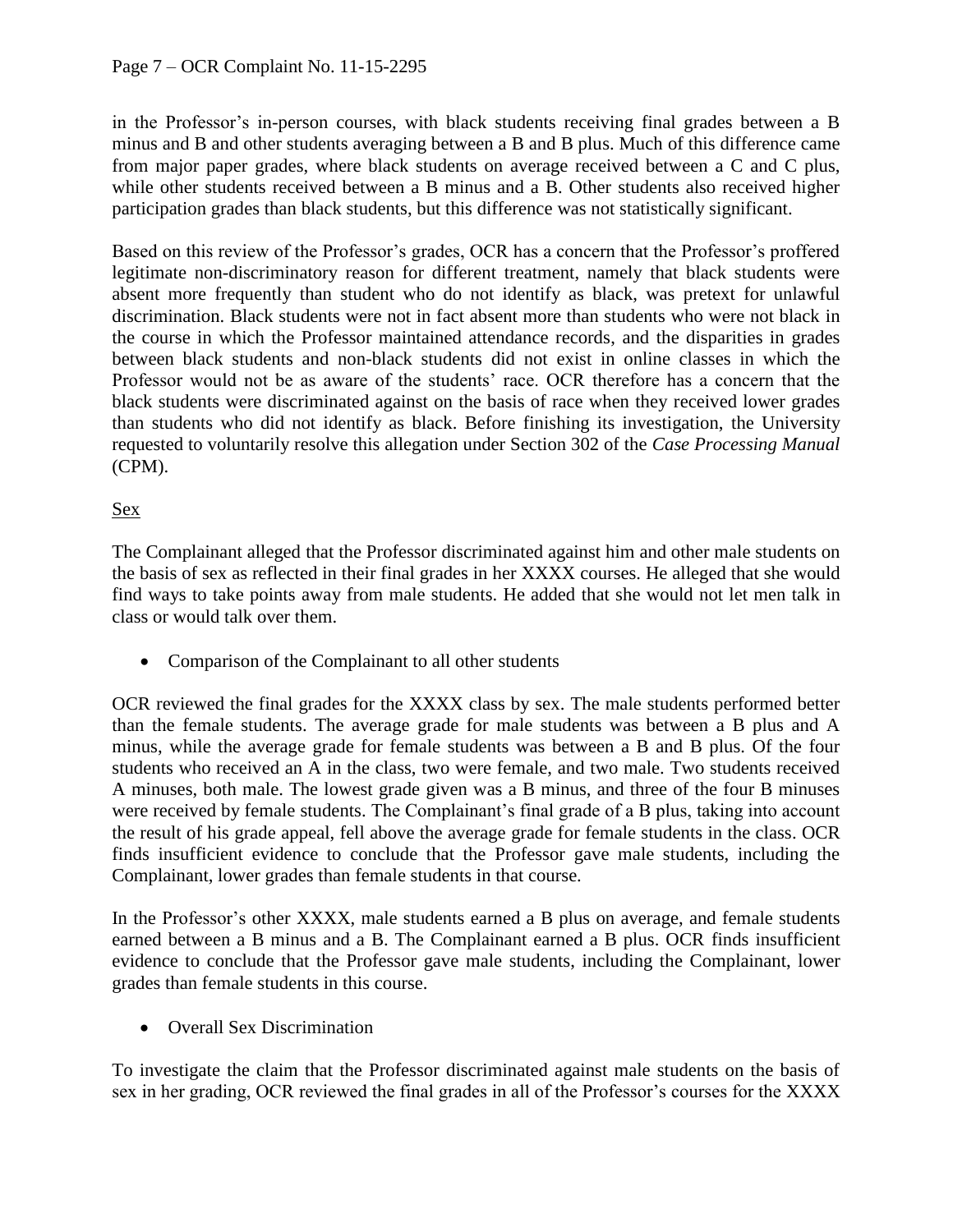school years. When averaged across all of her courses, male students received between a B minus and B, while female students received between a B and a B plus. The difference was statistically significant. OCR finds that male students were treated less favorably than female students.

The Professor told OCR that female students, on average, turned in their work more promptly than male students, and this had an effect on academic performance. The University therefore presented a legitimate, non-discriminatory reason for a difference in performance between male and female students.

OCR examined whether the reason given by the Professor was a pretext, or excuse, for unlawful discrimination. The Professor provided in a written statement that her late assignment policy, as listed in her syllabi, was "no late assignments and no test make-ups." Only one of the Professor's courses, XXXX, had a syllabus that included a late assignment policy, but it did state that no late assignments would be accepted. The Professor stated that in practice, she reserved the right to "accept late work but downgrade based on the degree of lateness."

The Professor further provided that she had records for assignments that were not turned in, but she did not keep regular records for grade changes in her grade book and could not rely on her memory for detailed information regarding student grades. OCR was therefore unable to review evidence regarding whether students were allowed to turn in late assignments for credit or not. OCR could only review evidence regarding assignments that received a zero, as those grades were recorded in the gradebook.

OCR examined any difference in grades between male and female students after removing any student who received a zero average for the course or for their major papers, to account for students who did not turn in their assignments or who received zero credit for a late assignment. Looking at the students who received a zero for their "major paper" grade, with the majority of the Professor's classes only having one major paper, the percentage of male students who received a zero was more than twice the percentage of female students who received a zero, 12% versus 5%. When looking at class average grades without including any student who had a zero average for major papers, a statistically significant difference remained between the performance of male students and female students but the difference was smaller, with both groups of students averaging between a B and a B plus on their final grades.

OCR also looked at participation grades for male students and female students in the Professor's classes to examine the Complainant's contention that the Professor would find ways to take points away from men, including not letting them talk in class and talking over them. There was not a statistically significant difference in grading for the two groups, with both earning between a B plus and A minus in class participation.

Considering the evidence as a whole, OCR finds insufficient evidence to conclude that the Professor's proffered legitimate reason was pretext for unlawful discrimination. The evidence available to OCR supports the Professor's contention that male students turned in late assignments and/or did not turn in assignments at all more than female students, and this had a negative effect on their final grades. The evidence did not support the Complainant's contention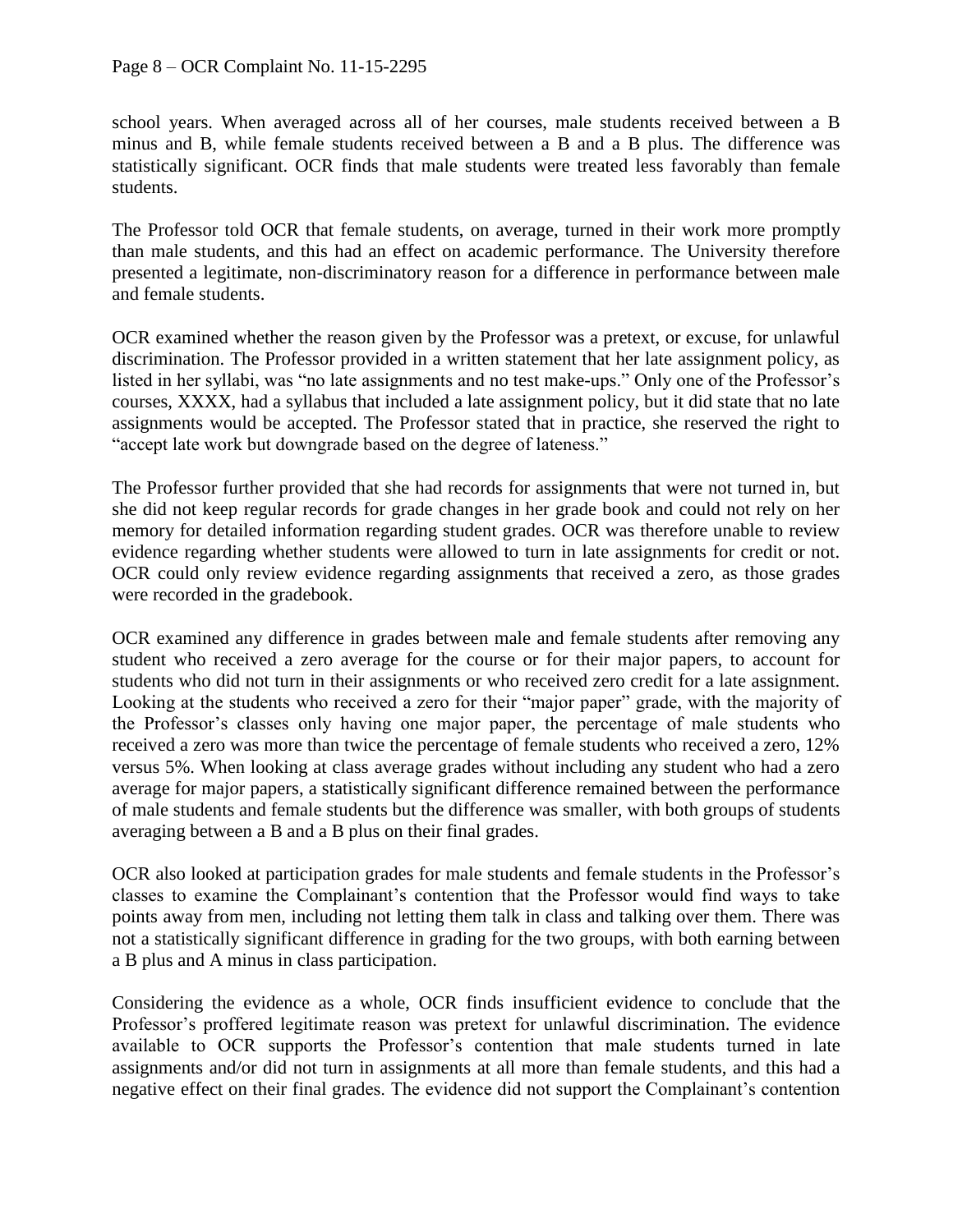that the Professor would not let the male students participate in class. OCR therefore finds insufficient evidence to conclude that the Professor discriminated against male students on the basis of sex in grading.

## **Allegation 3**

The Complainant alleged that the University failed to respond appropriately to his XXXX complaint to the Dean and President of the University regarding the Professor's allegedly discriminatory actions on the basis of race, sex, and disability.

In investigating allegation 3, OCR examined the Complainant's communications with University administrators in XXXX to determine what allegations he raised with them and to assess the University response.

## *Communications*

# XXXX 11 PARAGRAPHS REDACTED XXXX

In a statement the Complainant wrote in support of a grade appeal in XXXX, he stated that he was still waiting for the President and the Dean to address all of his complaints concerning the Professor.

### *Allegations of Sex and Disability Discrimination*

After a review of the communications between the Complainant and University staff and administrators, OCR concluded that there is insufficient evidence to find that the Complainant raised an internal claim of discrimination based on disability or sex. Although the Complainant did state in an email dated XXXX, that he turned in a revised paper so that "we can focus on the Title IX issues," he later clarified that he was referring to his allegations of race discrimination. There is no other evidence in his communications with the administration to show that he articulated an allegation of discrimination based on sex or disability. OCR therefore will only evaluate the University's response to the Complainant's allegation of discrimination based on race.

### *Allegations of Race Discrimination*

A university does not need to have a written grievance procedure to address allegations of race discrimination, but its response to race-based allegations must be reasonable. Here, the Complainant raised his concerns, both verbally and in writing, with the Professor on XXXX. That day, both the Professor and the Complainant raised the concerns with the Dean of Arts and Humanities. Over the next few weeks, the Complainant met multiple times individually with the Dean of the School of Arts and Humanities, the Academic Dean, and the Chair, and in groups with the Dean of the School of Arts and Humanities, the Academic Dean, the Dean of Students,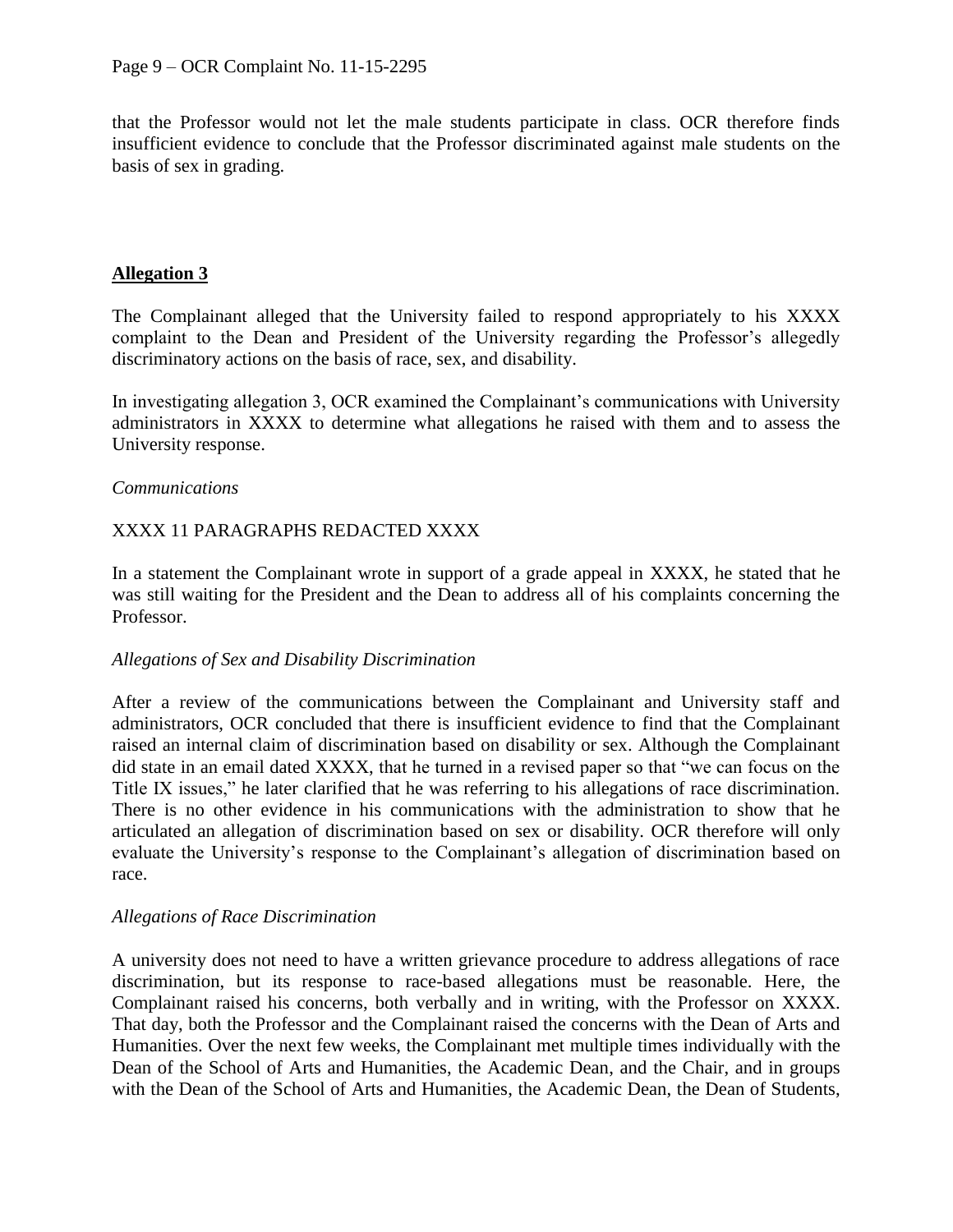the Professor, and the President. Overall, the University was very willing to respond to the Complainant's initial emails and meet with him. However, OCR has two major concerns about the substance of its responses.

First, the University administrators repeatedly attempted to limit their emails and meetings with the Complainant to a discussion of his grades, without addressing his allegation of race discrimination. For example, on XXXX, the Professor told the Student that she would only discuss his paper; on XXXX, she told the Dean of the School of Arts and Humanities she was only willing to discuss the paper; that day, the Dean of the School of Arts and Humanities told the Complainant that he would talk with him about the paper, but that the Complainant would have to put discrimination concerns in writing; the Academic Dean repeated this instruction the following day; on XXXX, the Complainant tried to discuss his concerns regarding discrimination in a meeting with the Academic Dean, but the Dean tried to limit the conversation to the Complainant's grade; and the administrators planned in advance to limit the discussion at the XXXX meeting with several deans and the Professor to the Complainant's grades. In interviews with OCR, the Professor, the Dean of the School of Arts and Humanities, the Academic Dean, and the President all confirmed that they did not engage with the Complainant regarding his allegations of race discrimination, at most referring him to another person or office.

Second, the University administrators repeatedly instructed the Complainant to follow the grievance procedure outlined in the University policies without recognizing or acknowledging that the Complainant was in fact already proceeding through the steps. On XXXX, the Complainant emailed the Dean of the School of Arts and Humanities about issues faced by minority students in the Professor's class, and the Dean instructed him to submit his concerns in writing. On XXXX, the Academic Dean instructed the Complainant to follow the protocol outlined in University policy. On XXXX, the Academic Dean emailed the Complainant stating that he needed to follow the policy outlined on page 27 of the Student Handbook in order to address his "issues." The Academic Dean confirmed in an interview that he was referring to the grievance process. In their interviews with OCR, the deans confirmed that they told the Complainant to follow the grievance procedures.

The grievance procedures the University had in place for the XXXX school year provided that any student who felt unfairly treated by staff could go through the following steps:

- 1. The student should try resolving the issue directly with the staff person, or if precluded by the situation, with the staff person's immediate supervisor.
- 2. If step 1 is unsuccessful, the student may submit a written appeal with the staff person's immediate supervisor "for the purpose of mediation." The appeal must be filed within 30 days of the most recent incident precipitating the grievance. A conference will be held between the supervisor, the student, and the staff person.
- 3. If step 2 is unsuccessful, the student or the staff person can request a conference with the next level of administrative supervision, and a mediation conference will be held.
- 4. It step 3 is unsuccessful, the student or the staff person can request a meeting of an ad hoc Grievance Committee. The appropriate administrative decision head, whose decision is final, will decide whether to convene the Grievance Committee. The Grievance Committee shall hear testimony from both the student and the staff person, and its decision is final.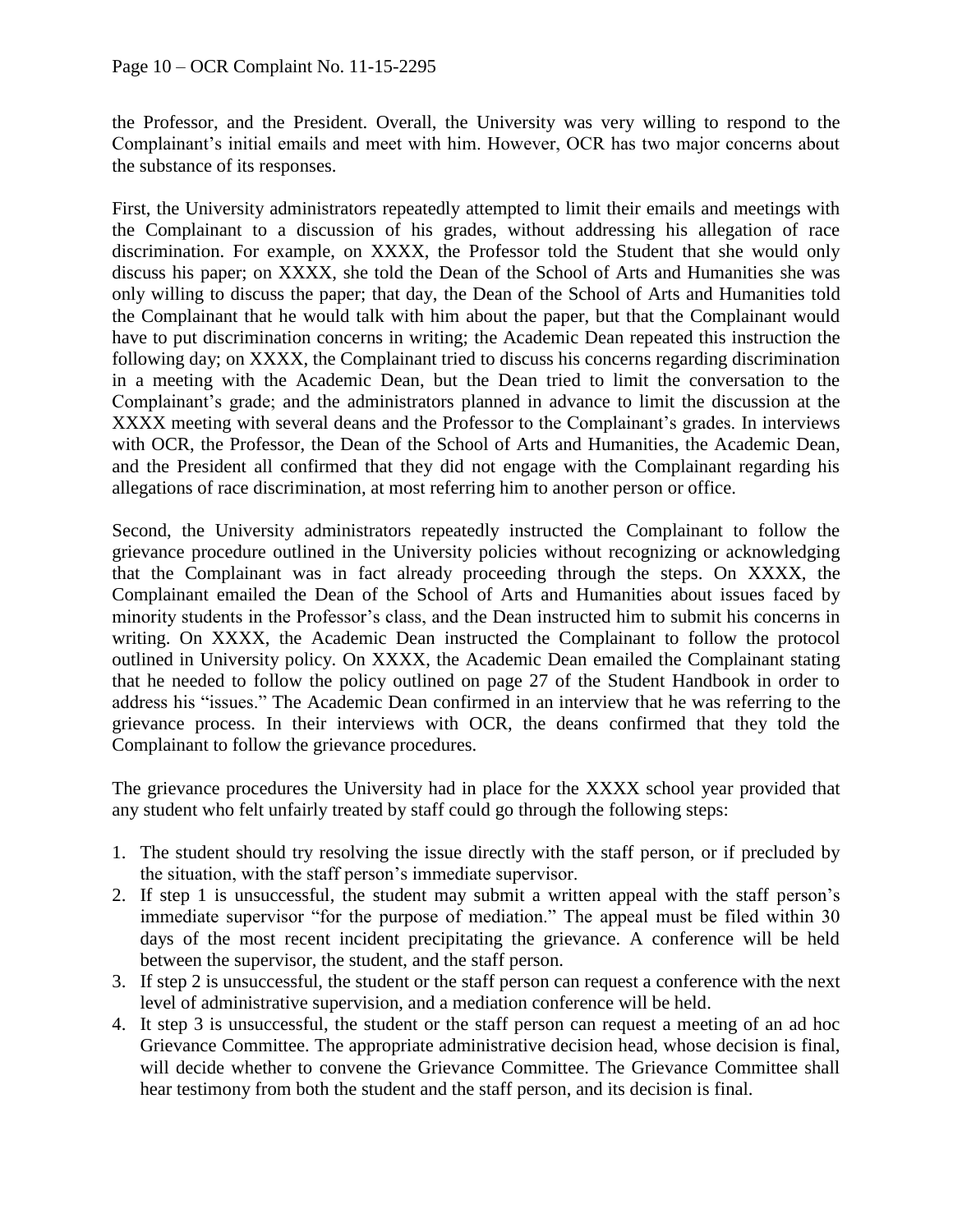- 5. Steps 2 through 4 shall be completed within 30 days and come with the following due process rights:
	- a. To be present at all formal hearings.
	- b. To be represented by an advisor from the University community. Parties cannot be represented by a lawyer.
	- c. To cross-examine witnesses.

The Complainant attempted to proceed through the steps. On XXXX, he tried to resolve the issue with the Professor, as outlined in step 1. He then met with her and the dean of her department, the Dean of the School of Arts and Humanities, as outlined in step 2. He also met with the Professor, the Dean of the School of Arts and Humanities, and the Academic Dean, as outlined in step 3. At this point, the meetings had not successfully addressed the Complainant's concerns. As outlined above, this is partly because the administrators refused to discuss the Complainant's allegations of race discrimination. However, even if OCR assumes that the administrators fully engaged in the process up until that point, OCR is concerned that the administrators provided the Complainant with only vague directives to follow University protocol and did not provide more detail or help him proceed to step 4 of the grievance process, requesting a meeting of an ad hoc Grievance Committee. They also did not recognize that he was in essence following the grievance procedure outlined by the University.

OCR is concerned that the University did not reasonably respond to the Complainant's allegations of race discrimination. Instead of acknowledging and investigating the Complainant's verbal and written concerns, University staff repeated refused to engage with the Complainant directly, instead referring him to engage in a process in which the Complainant was already engaging. The University should have called a meeting of the ad hoc Grievance Committee to address the Complainant's allegations of race discrimination after he continued to have concerns after his meetings in April with the Professor and the deans.

OCR notes that in a XXXX, written statement provided to OCR, the Academic Dean stated that the University looked into the Complainant's allegation of discrimination after the Complainant included a reference to discrimination in his grade appeal. XXXX SENTENCE REDACTED XXXX. Although OCR appreciates the University's efforts to look into the allegation, its process did not provide the protections outlined in its grievance procedure, including allowing the Complainant to present testimony at a meeting of the ad hoc Grievance Committee.

Before the completion of the investigation, the University requested to voluntarily resolve this allegation under Section 302 of the CPM.

# **Allegation 4**

The Complainant alleged that the Professor retaliated against him by XXXX in XXXX because he reported her allegedly discriminatory behavior to the Dean and President in XXXX.

*Legal Standard*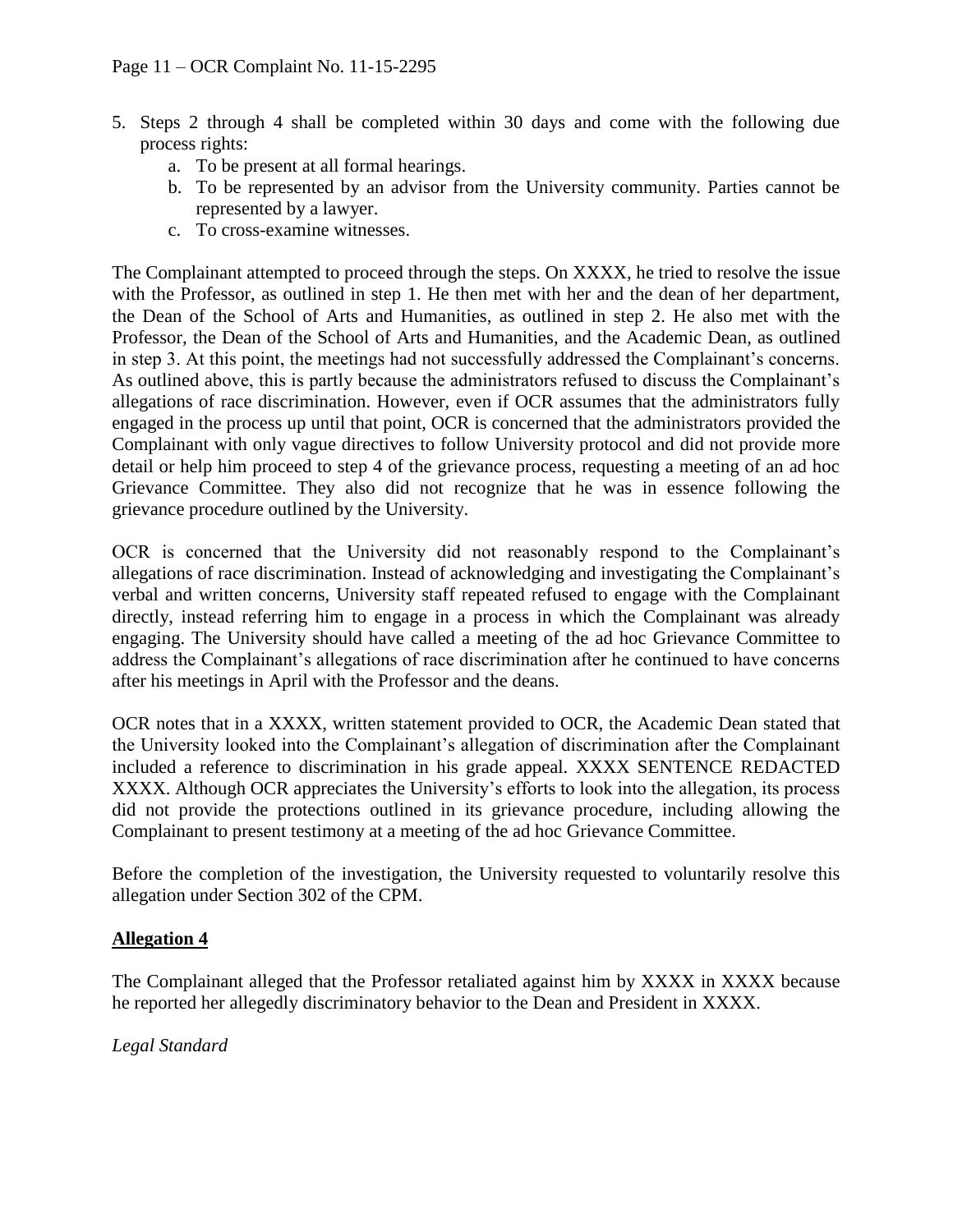The Title VI regulation, at 34 C.F.R. § 100.7(e), prohibits retaliation against any individual who asserts rights or privileges under Title VI or who files a complaint, testifies, assists, or participates in a proceeding under Title VI. When analyzing a claim of retaliation, OCR will look at: 1) whether the Complainant engaged in a protected activity (e.g., filed a complaint or asserted a right under a law OCR enforces); 2) whether the University took an adverse action against the Complainant; and 3) whether there is a causal connection between the protected activity and the adverse action. If all these elements are present, this establishes an initial, or prima facie, case of retaliation. OCR then determines whether the University has a legitimate, non-retaliatory reason for its action. Finally, OCR examines whether the University's reason for its action is a pretext, or excuse, for unlawful retaliation.

## *Analysis*

## Protected Activity

The Complainant engaged in a protected activity. An individual engages in a protected activity if he opposes an act or policy that he reasonably believes is discriminatory or unlawful under one of the laws that OCR enforces, or makes a complaint, testifies, assists, or participates in any manner in an OCR investigation, proceeding, or hearing. The Complainant lodged a complaint on XXXX, that the Professor engaged in racially discriminatory grading with the administration, including the Dean of the School of Arts and Humanities, the Academic Dean, and the President. The Professor knew of the allegations because the Complainant told her that he was raising them with the administration and she was included on several of the administrators' emails concerning them.

# Adverse Action

On XXXX, the Professor subjected the Complainant to an adverse action. An adverse action is something that could deter a reasonable person from engaging in further protected activity. The Professor gave the Complainant XXXX for his XXXX course, which lowered his overall grade XXXX. Receiving a perceived undeservedly low grade could deter a reasonable person from engaging in protected activity.

### Nexus

The temporal proximity of the protected activity and the adverse action establish a causal connection. The adverse action took place approximately one month after the protected activity.

### Non-Retaliatory Reason

The University presents a non-retaliatory reason for the action taken. According to the Complainant, the Professor told him during a conversation on Monday, XXXX, that she gave him XXXX because he XXXX. XXXX 3 SENTENCES REDACTED XXXX. A failure to show respect for other students is a legitimate non-retaliatory reason for the action taken.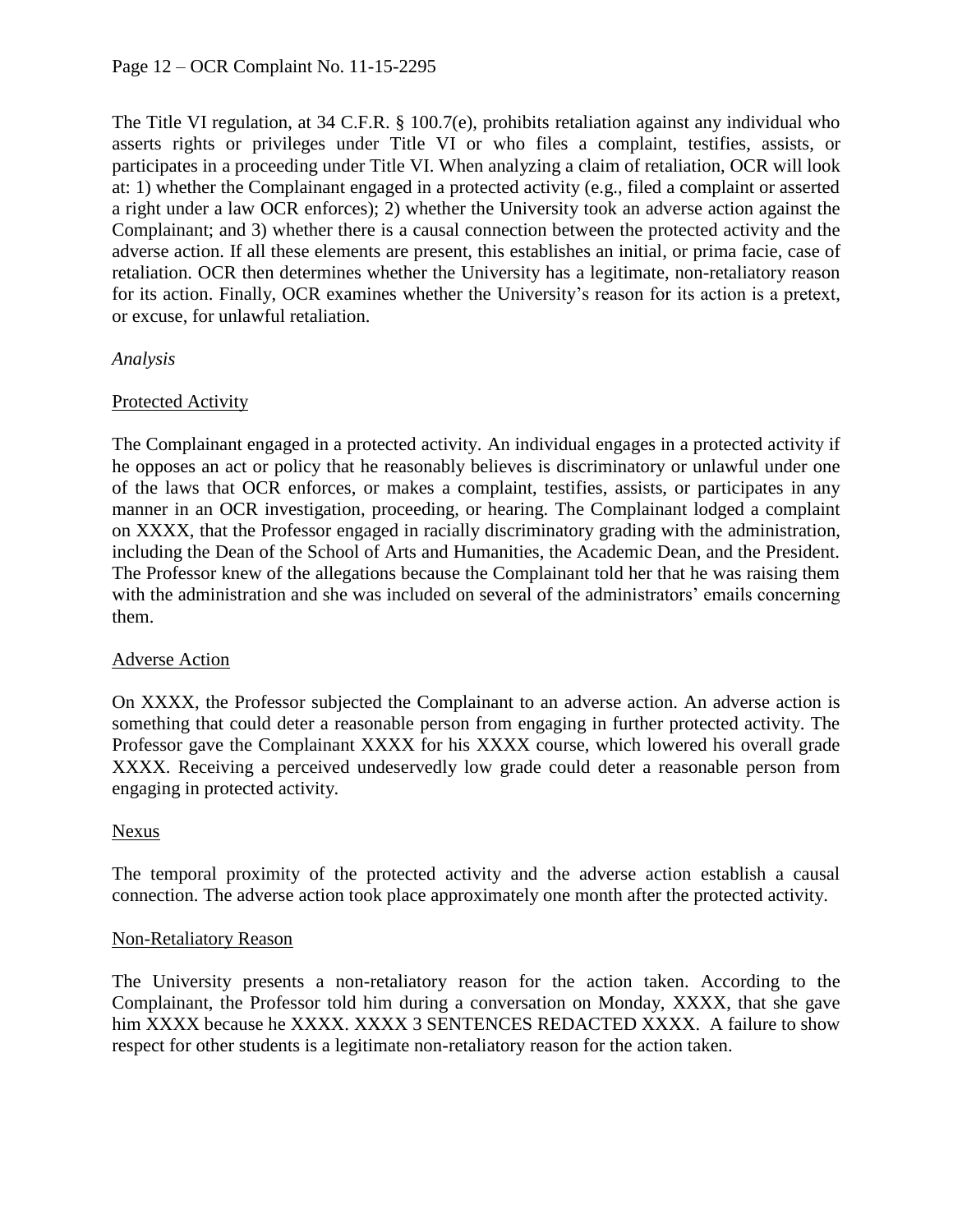## Pre-text

To determine whether the University's presented reason is pretext for unlawful retaliation, OCR looked at the evidence as a whole. The Professor's grading policy for the XXXX course provided for participation that:

## XXXX 6 PARAGRAPHS REDACTED XXXX

OCR is concerned from the entirety of the evidence that the University's presented reason for the adverse action is pretext for unlawful retaliation. Part of the Professor's stated reasoning in marking the Complainant down was that he sent her "inappropriate" emails and accused her of using racist grading practices. The Complainant's "inappropriate" emails raised allegations of race discrimination, as did his conversation with the Professor regarding her grading practices. The Professor thus based her grade in part on the Complainant engaging in a protected activity.

Comparing the Professor's treatment of the Complainant with past students also provides evidence in support of pretext. The Complainant was the first student who received XXXX for disrespect, and the first who received XXXX as a result of a single incident rather than a pattern of XXXX behaviors. The fact that the Professor predetermined the Complainant's final XXXX grade shortly after he began alleging race discrimination also contributes to the conclusion that her action was retaliatory.

Because both retaliatory and non-retaliatory motives were present, OCR considered whether the University would have taken the same action in the absence of the retaliatory motive. Considering the Professor's assertion that she had never marked a student down for disrespect before and the decision of the Appeals Committee to grant the Complainant 50% of his points back, OCR is concerned that the Professor would not have taken the same action in the absence of the retaliatory motive.

Before the conclusion of the investigation, the University requested to voluntarily resolve this allegation under Section 302 of the CPM.

### **Conclusion**

Pursuant to Section 302 of the CPM, the University signed the enclosed Resolution Agreement on XXXX, which, when fully implemented, will resolve the allegations raised in this complaint. The provisions of the Agreement are aligned with the allegations and issues raised by the Complainant and the information discussed above that was obtained during OCR's investigation, and are consistent with applicable law and regulation. OCR will monitor the University's implementation of the Agreement until the University is in compliance with the statutes and regulations at issue in the case. Failure to implement the Agreement could result in OCR reopening the complaint.

This concludes OCR's investigation of the complaint. This letter should not be interpreted to address the University's compliance with any other regulatory provision or to address any issues other than those addressed in this letter. This letter sets forth OCR's determination in an